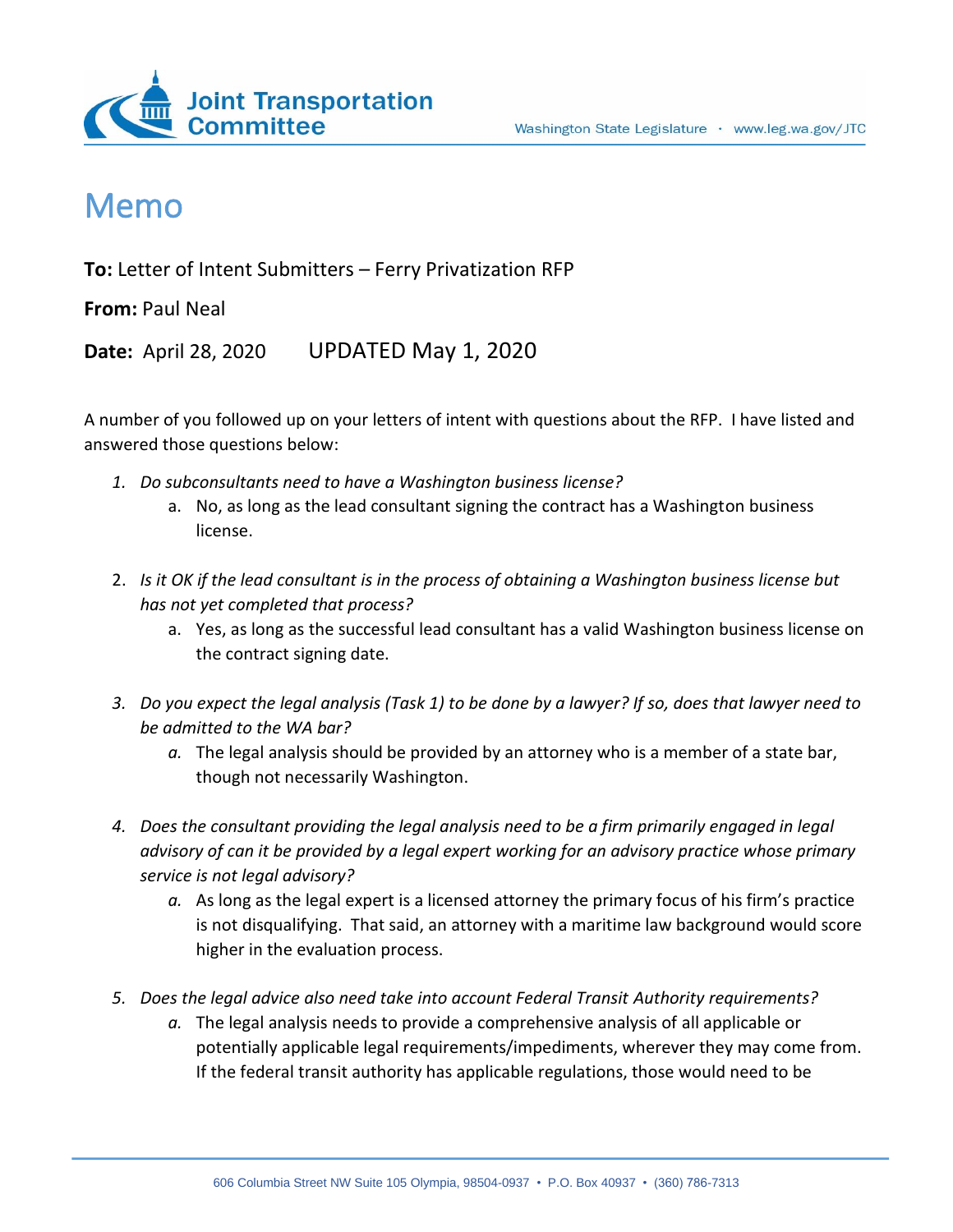examined. Presumably, a comprehensive legal analysis would include of review of FTA requirements to see if any were applicable.

- *6. Is the \$245,000 is inclusive of transportation costs, insurance and US taxes? a.* Yes
- *7. Is the 10-page limit only for the technical approach or does the 10-page limit include the management approach and/or other sections?*
	- *a.* The 10-page limit applies only to the technical approach section of RFP response.
- *8. Do you anticipate the office will be open on May 5, 2020?*
	- *a.* While that is not our call, it appears unlikely that our offices will be open on that date.
- *9. Please confirm that even if state offices are open on May 5, 2020 that hard copy proposals can be submitted after that date provided an electronic copy is submitted on May 5, 2020.*
	- *a.* That is correct. Even in the unlikely event that our office is open on May 5, an electronic (PDF) submittal by that date will meet the requirements of the RFP provided:
		- *i.* The complete proposal (including links as discuss in 16, above) is included in the email
- *10. Due to social distancing requirements, will interviews be held, delayed or be conducted virtually?*
	- *a.* Interviews will be conducted as scheduled, however, they may be virtual meetings. In that event we will most likely be using Microsoft Teams to conduct the meeting.
- *11. Is the JTC willing to negotiate on the general terms and conditions? (specific requested changes included.)*
	- *a.* As a general rule, the JTC is willing to negotiate contract terms. It would be premature to evaluate proposed changes at this time, as that conversation will only be relevant to the successful proposer, which may or may not be the party requesting changes. That said, it is unlikely that the JTC would accept any changes that shift liability from the contractor to the Committee.
- *12. Page 4, Task 4 – The RFP makes reference to "analyses previously conducted by interested parties." Is there a list of these previous studies and will the studies be readily available to the successful consultant?*
	- *a.* The JTC has not compiled a list of previous studies. That will be a task for the successful consultant. The reference in the RFP recognizes that the Anacortes-Sidney run has been on the chopping block repeatedly such that local entities have analyzed the economic impact of the ferry on the region. The successful consultant will identify, gather, review, and critique those analyses.